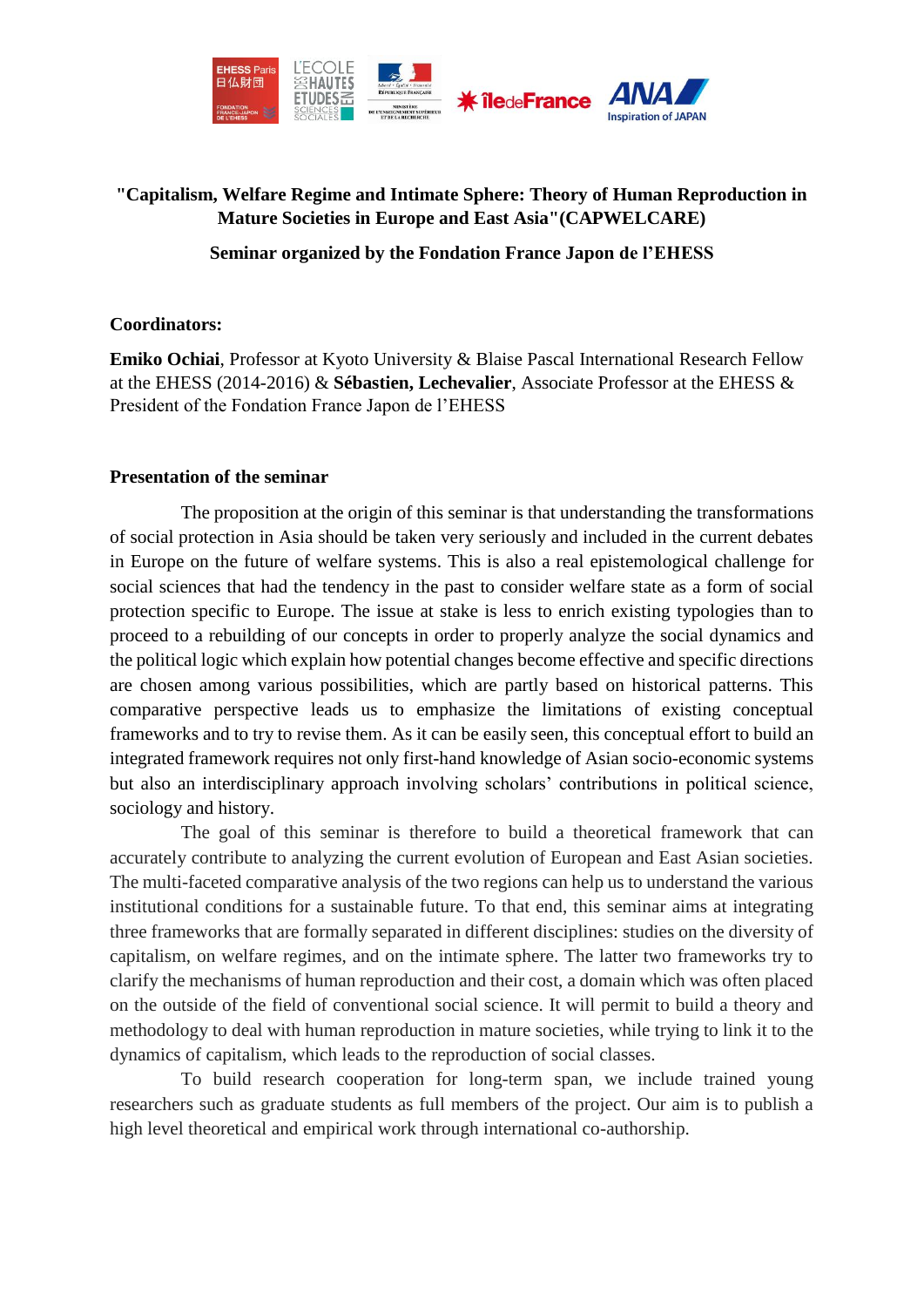

# **Program of the seminar in 2015-2016**

| Date                                | <b>Title</b>                                                                                                                                                             | Speakers(s)                                                                                                                   | Room       |
|-------------------------------------|--------------------------------------------------------------------------------------------------------------------------------------------------------------------------|-------------------------------------------------------------------------------------------------------------------------------|------------|
| Tuesday<br>17/11/15, 14h-<br>16h    | "Welfare Regimes or Attachment<br>Regimes? For a Theorical<br>Reinterpretation of the Esping<br>Andersen's Typology"                                                     | Introduction by Emiko<br>Ochiai & Sébastien<br>Lechevalier<br>Speaker: Serge<br>Paugam (EHESS)<br>Discussant: Emiko<br>Ochiai | room 638   |
| Tuesday<br>08/12/15, 14h-<br>16h    | "The Same Logic, Different Paths:<br>Comparison of Europe, Asia and<br>America in the Era of Global<br>Ageing and Migration"                                             | Speaker: Emiko<br>Ochiai<br>Discussant: Sébastien<br>Lechevalier                                                              | room 662   |
| Tuesday<br>15/12/15, 14h-<br>16h    | "The genesis of the social protection<br>systems in Nordic countries: which<br>theoretical lessons?"                                                                     | Speaker: Robert Boyer<br>(CNRS & EHESS)                                                                                       | room 662   |
| Tuesday<br>12/01/16, 14h-<br>16h    | "How to compensate inequalities<br>between men and women in relation<br>with the investment in motherhood<br>and parenthood? A Comparison<br>Among 5 European Countries" | Speaker Marie-<br>Thérèse Letablier<br>(CNRS)                                                                                 | room $640$ |
| Tuesday<br>$02/02/16$ , 14h-<br>16h | "Moral education and quelling care"                                                                                                                                      | Speaker: Vanessa<br>Nurock (Paris 8)                                                                                          | room 015   |
| Tuesday<br>09/02/16, 14h-<br>16h    | "The birth of the Japanese Social<br>State"                                                                                                                              | Speaker: Bernard<br>Thomann (Inalco)                                                                                          | room 662   |
| Tuesday<br>23/02/16, 14h-<br>16h    | "Brazilian schools in Japan in the<br>2000s : hub between the working-<br>class world and the domestic<br>sphere"                                                        | Speaker: Guenole<br>Marchadour (CNAM)<br>Discussant: Miwon<br>Seo (EHESS)                                                     | room 638   |
| Tuesday<br>15/03/16, 14h-<br>16h    | "Gender and temporalities of<br>interdependences : mobilizing social<br>presences to analyze solidarities"                                                               | Speaker: Marc Bessin<br>(CNRS)                                                                                                | room 662   |